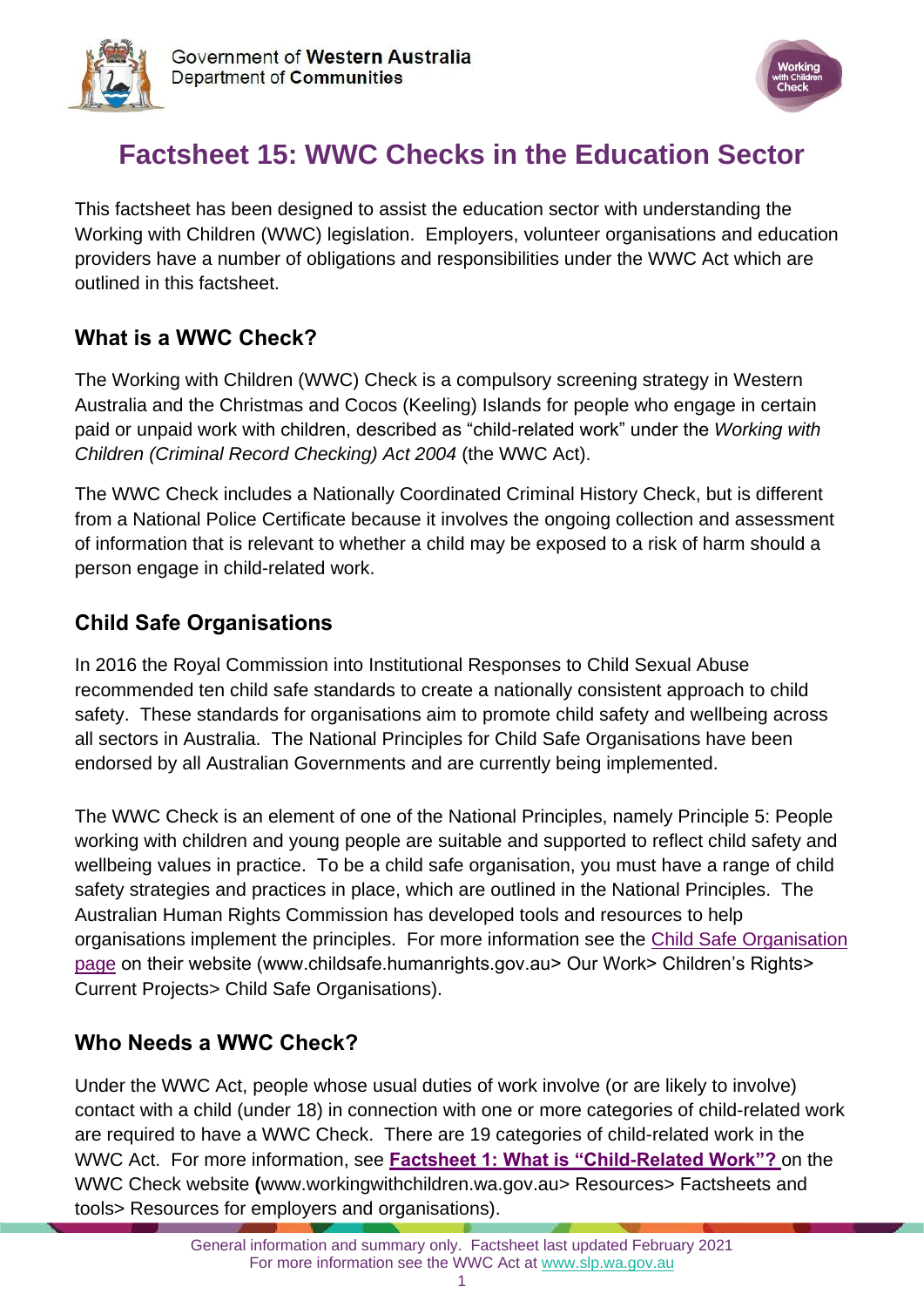The following steps will help you to identify if you, your employees, volunteers or students are in child-related work and require a WWC Check:

| Question 1: Are you or any employees, volunteers<br>or students within your organisation doing paid,<br>unpaid or volunteer work in connection with any<br>of the categories of child-related work listed in<br>Section 6(1)(a) of the Working with Children<br>(Criminal Record Checking) Act 2004?<br>See Factsheet 1: What is "Child-Related Work"?                                                                                                                                                                                                                                         | <b>YES</b><br>Go to question 2                                              | <b>NO</b><br>A WWC Check<br>is not required                                        |
|------------------------------------------------------------------------------------------------------------------------------------------------------------------------------------------------------------------------------------------------------------------------------------------------------------------------------------------------------------------------------------------------------------------------------------------------------------------------------------------------------------------------------------------------------------------------------------------------|-----------------------------------------------------------------------------|------------------------------------------------------------------------------------|
| <b>Question 2: Do the usual duties of the work</b><br>involve, or are they likely to involve, contact with a<br>child?<br>(regardless of whether there is supervision from<br>any other adult or a parent/guardian)<br><b>Contact</b> includes any form of:<br>physical contact<br>oral communication, whether face to face,<br>$\bullet$<br>by telephone or otherwise<br>electronic communication<br>but does not include contact in the normal course of<br>duties between an employer and an employee<br>(including employees under 18 years) or between<br>employees of the same employer. | <b>YES</b><br>Go to question 3                                              | <b>NO</b><br>A WWC Check<br>is not required                                        |
| <b>Question 3: Does an exemption apply?</b><br>To see if an exemption applies<br>see <b>Factsheet 2 Child-Related Work and</b><br><b>Exemptions</b>                                                                                                                                                                                                                                                                                                                                                                                                                                            | <b>YES</b><br>If an exemption<br>applies a WWC<br>Check is not<br>required. | <b>NO</b><br>If $no$<br>exemption<br>applies a<br><b>WWC Check is</b><br>required. |

## **Exemptions**

Certain people don't need to have a WWC Check and must not apply for one. Following are some examples of exemptions. For a full list, read the information in **[Factsheet 2: Child-](https://workingwithchildren.wa.gov.au/docs/default-source/default-document-library/factsheet-2-child-related-work-and-exemptions-2015.pdf)[Related Work and Exemptions](https://workingwithchildren.wa.gov.au/docs/default-source/default-document-library/factsheet-2-child-related-work-and-exemptions-2015.pdf)** on the WWC Check website

**(**[www.workingwithchildren.wa.gov.au>](http://www.workingwithchildren.wa.gov.au/) Resources> Factsheets and tools> Resources for employers and organisations).

- Volunteers and unpaid students on placement who are under 18 years of age.
- Parents volunteering in many activities where their child is also involved. This exemption **does not** apply to parents volunteering at overnight camps attended by their child.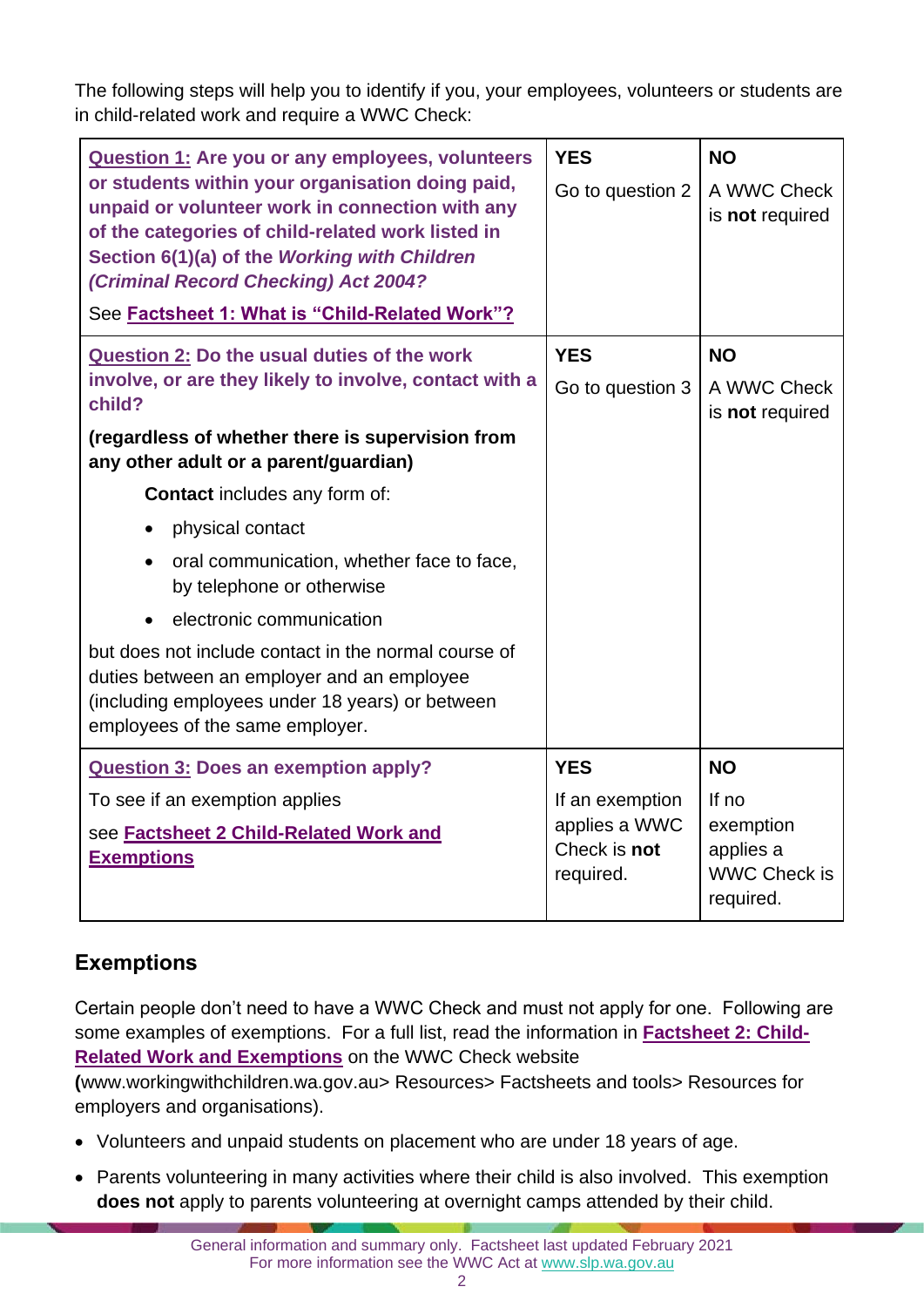• Short term visitors to Western Australia carrying out child-related work during the period of two weeks after their arrival in Western Australia, and for no more than two weeks in any period of 12 months.

**Note**: If a parent volunteer is exempt and you identify activities where a criminal history check would improve safety, you can have your own policy that parent volunteers must have either a Volunteer National Police Certificate or National Police Certificate.

### **Examples of People Who Engage in Child-Related Work**

Below is a list of categories identified in the WWC Act and some examples of people working in the education sector. This table is a guide only and does not include all circumstances or variations. The examples provided are not an exhaustive list and are subject to exemptions, see **[Factsheet 2: Child-Related Work and Exemptions](https://workingwithchildren.wa.gov.au/docs/default-source/default-document-library/factsheet-2-child-related-work-and-exemptions-2015.pdf)**.

| Some categories of child-related work<br>include (but are not limited to):                                                                                                                                                                                                                         | <b>Examples of child-related work include</b><br>(but are not limited to):                                               |
|----------------------------------------------------------------------------------------------------------------------------------------------------------------------------------------------------------------------------------------------------------------------------------------------------|--------------------------------------------------------------------------------------------------------------------------|
| <b>Category 3: An educational institution for</b><br>children                                                                                                                                                                                                                                      | <b>Teachers</b><br>$\bullet$                                                                                             |
|                                                                                                                                                                                                                                                                                                    | Administrators, canteen staff, cleaners<br>and gardeners who have contact with<br>children as part of their usual duties |
|                                                                                                                                                                                                                                                                                                    | Students completing their placement<br>(required practical training) at a school                                         |
| <b>Category 4:</b> A coaching or private tuition<br>service of any kind, but not including an informal<br>arrangement entered into for private or domestic<br>purpose.                                                                                                                             | Active After School coach                                                                                                |
|                                                                                                                                                                                                                                                                                                    | Parent volunteers who provide<br>individual mentoring or tuition to<br>children other than their own                     |
| <b>Category 5:</b> An arrangement for the<br>accommodation or care of children, whether in a<br>residential facility or private residence, but not<br>including an informal arrangement made by a<br>parent of the child concerned or accommodation<br>or care provided by a relative of the child | People billeting children<br>$\bullet$                                                                                   |
|                                                                                                                                                                                                                                                                                                    | Boarding house staff who have contact<br>$\bullet$<br>with children as part of their usual<br>duties of work             |
| Category 15: An overnight camp, regardless of<br>the type of accommodation or how many<br>children are involved                                                                                                                                                                                    | Camp supervisors                                                                                                         |
| Category 16: A transport service specifically for<br>children                                                                                                                                                                                                                                      | School bus drivers                                                                                                       |
| <b>Category 17:</b> A school crossing service                                                                                                                                                                                                                                                      | "Lollipop" school cross walk attendants<br>(traffic wardens)                                                             |
| Category 18: A children's entertainment or<br>party service                                                                                                                                                                                                                                        | A story-teller reading to children                                                                                       |

General information and summary only. Factsheet last updated February 2021 For more information see the WWC Act at [www.slp.wa.gov.au](http://www.slp.wa.gov.au/legislation/statutes.nsf/main_mrtitle_1095_homepage.html)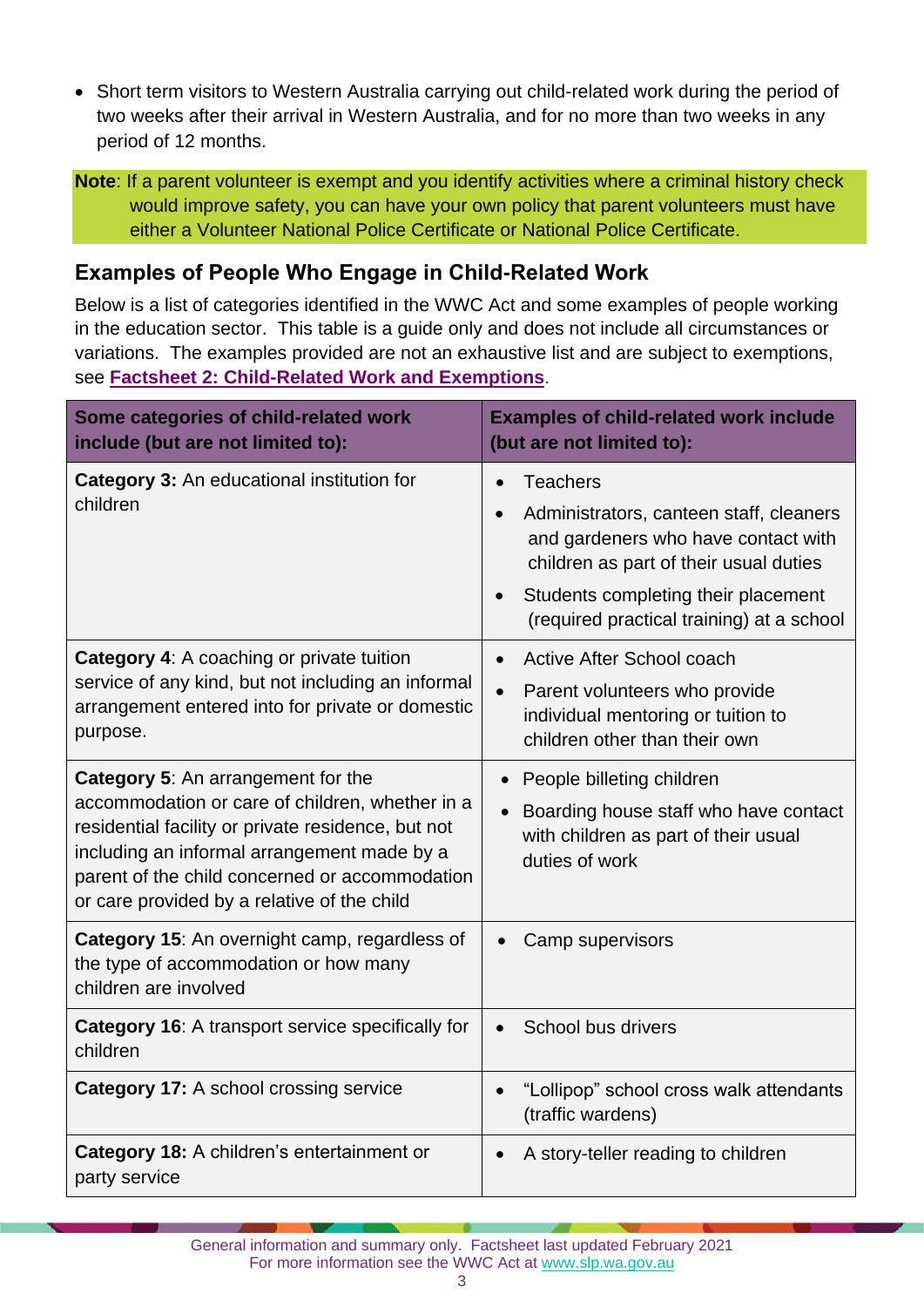## **Managing WWC Checks**

#### **Selecting an Authorised Representative**

In your organisation you should select an authorised representative. An authorised representative is the person who has been given permission to sign WWC Check application forms and sign and confirm WWC Check online renewal forms on your organisation's behalf. This person is also the contact for your organisation if further information about an application or renewal is required.

This authorised representative will also receive a copy of an applicant's WWC Card, Interim Negative Notice or Negative Notice and any related correspondence; unless your organisation nominates a representative at a central location to receive this information. All WWC Check correspondence will be sent to the representative identified on the application form or online renewal form (unless updated information is received by the WWC Screening Unit including when there is a new representative).

When considering who should receive copies of WWC Check outcomes on behalf of your organisation, you must consider that person's position of authority and responsibility, as well as any known conflicts of interest. This is important as they will be responsible for removing a person issued with an Interim Negative Notice or Negative Notice from child-related work.

#### **Selecting Central Notification**

There is an option on the application and online renewal form to identify a representative at a central location to receive all outcomes (copies of WWC Cards, Interim Negative Notices and Negative Notices) and any related correspondence, instead of the authorised representative.

This is a good strategy to use if the authorised representative's role is only to sign, verify and provide information about applications and online renewals and another central representative is responsible for receiving all outcomes and correspondence and acting on them if required.

Selecting central notification is often an option, large organisations with sites throughout the state select. This allows for application forms and online renewal forms to be signed and verified by an authorised representative at each site but all outcomes and correspondence are sent to the representative identified at the central location (such as HR).

When considering using central notification you should take into account the workload impact for the representative in the central location if they were to receive copies of all WWC Cards, Interim Negative Notices and Negative Notices. To ensure the success of this process, you will need to have good systems and communication to share the outcomes of WWC Checks from the central representative to the local authorised representatives.

#### **Applying for a WWC Check**

The WWC Check application form is available at authorised Australia Post outlets throughout the state. A list of these can be found at [www.auspost.com.au.](https://auspost.com.au/locate/?services=86) Forms can also be requested from the WWC Screening Unit.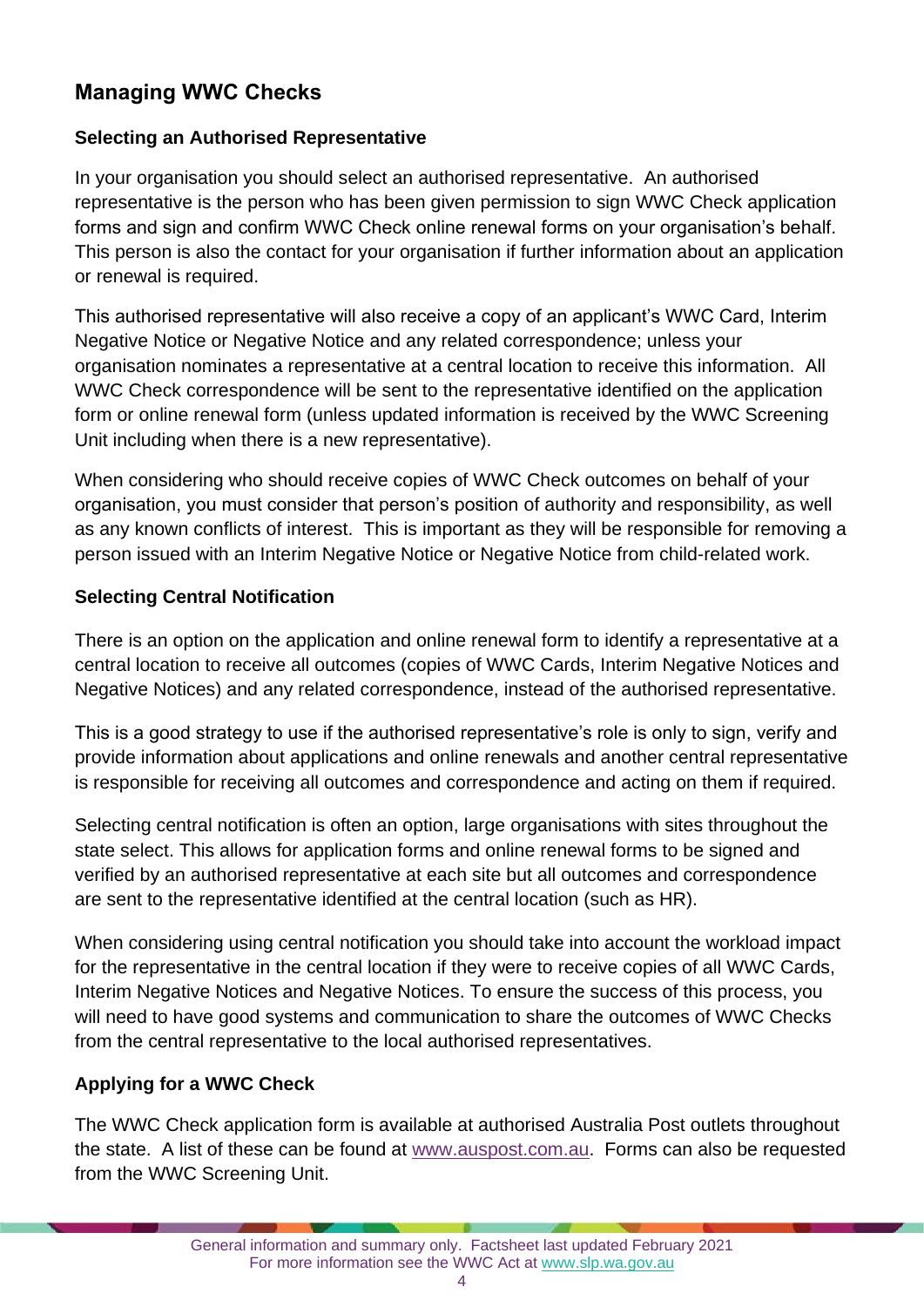For instructions on how to complete an application form read **[Completing a Working with](https://workingwithchildren.wa.gov.au/docs/default-source/default-document-library/completing-the-working-with-children-check-application-form-instructions-for-employers.pdf)  [Children Check Application Form: Instructions for the Authorised Representative of](https://workingwithchildren.wa.gov.au/docs/default-source/default-document-library/completing-the-working-with-children-check-application-form-instructions-for-employers.pdf)  [Employers, Volunteer Organisations and Education Providers](https://workingwithchildren.wa.gov.au/docs/default-source/default-document-library/completing-the-working-with-children-check-application-form-instructions-for-employers.pdf)** on the WWC Check website **(**[www.workingwithchildren.wa.gov.au>](http://www.workingwithchildren.wa.gov.au/) Resources> Factsheets and tools> Resources for employers and organisations).

In some cases applicants and authorised representatives may be contacted by the WWC Screening Unit to obtain further information, such as missing personal information or clarification of the child-related work. If you fail to provide the information required within the specified time the application may be deemed to have been withdrawn and the applicant cannot engage in child-related work.

Applicants who do not have sufficient identification *or* who live in remote communities and are unable to access an authorised Australia Post outlet, should contact the WWC Screening Unit to find out how they can apply.

#### **Renewing a WWC Card**

WWC Cards are valid for three years (unless cancelled sooner). If a card holder is continuing their child-related work they must renew their WWC Check before it expires. There are two ways to renew:

- complete and submit an online renewal form on the WWC Check website, if they are eligible; or
- complete a WWC Check application form and lodge it at authorised Australia Post outlet.

Your organisation's authorised representative will be required to complete the relevant sections of the application form or will receive an email from the WWC Screening Unit to confirm the online renewal form. Card holders should re-apply at least one month before their current WWC Card expires and no earlier than three months.

## **Outcome of the WWC Check**

If an application for a WWC Check is successful, a person is issued with an Assessment Notice, in the form of a WWC Card. A valid WWC Card permits a person to engage in childrelated work and remains valid for three years unless cancelled sooner. It is also transferable across paid, unpaid and volunteer work and across all categories of child-related work.

Once a person holds a WWC Card their eligibility to continue to hold it may be re-assessed if they have a new relevant charge or conviction which indicates they may harm a child while engaging in child-related work.

A Negative Notice is issued where the WWC Screening Unit has identified a risk of harm to a child should the person engage in child-related work. This can occur when a person first applies for a WWC Check or if they are re-assessed while holding a WWC Card. A Negative Notice prohibits the person from engaging in any child-related work and remains current unless cancelled under the WWC Act.

An Interim Negative Notice may be issued in some cases when the WWC Screening Unit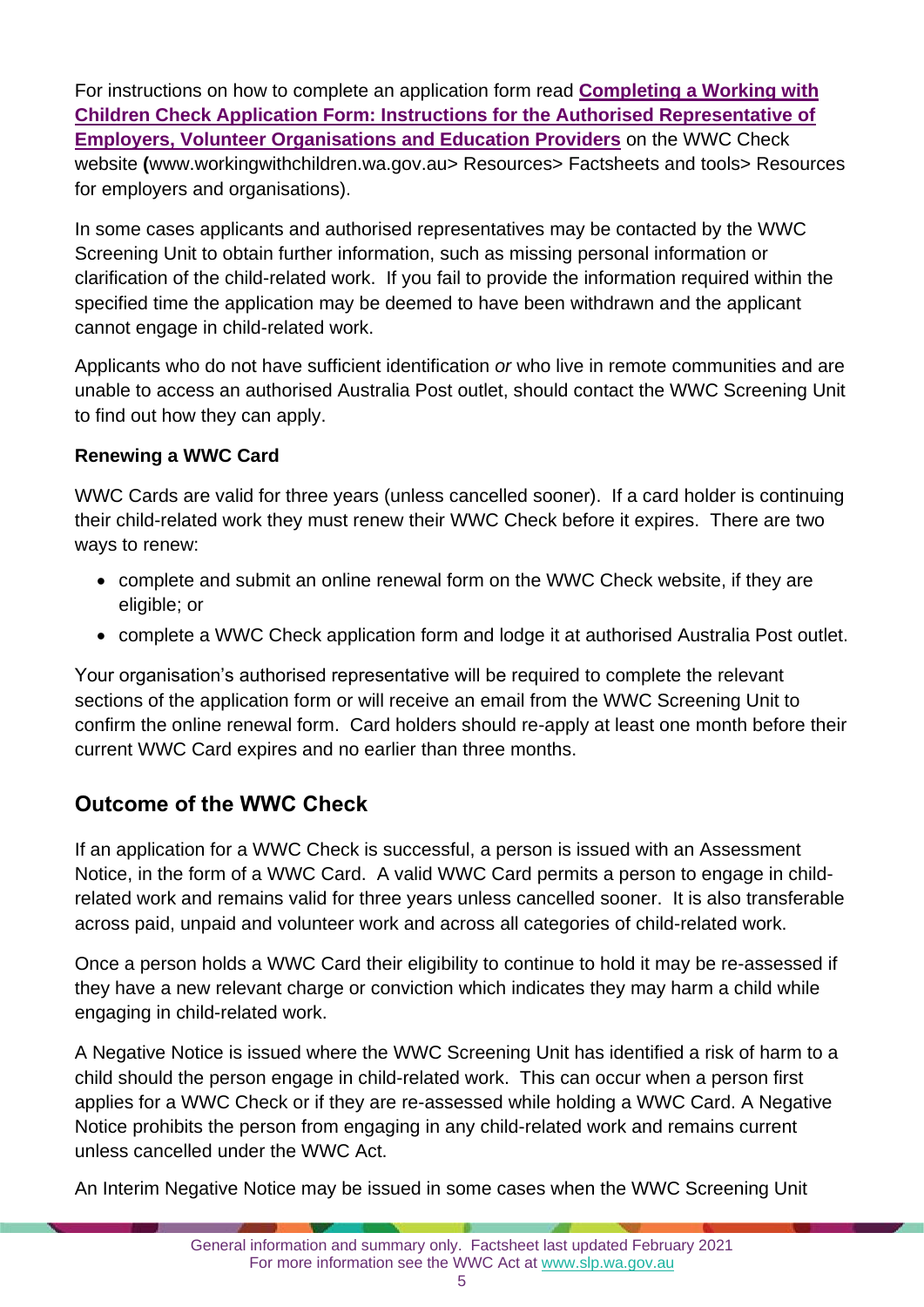receives information relevant to the immediate safety of children (e.g. a charge or conviction for a relevant offence). This prohibits a person from engaging in child-related work during the assessment or re-assessment until a final decision is made.

Your authorised representative or the alternative central position identified on the WWC application or online renewal form will be advised of the outcome of the WWC Check and subsequent changes to the person's status unless the WWC Screening Unit has received updated information, including a new representative. No information about a person's criminal record is provided.

## **Obligations and Responsibilities**

As an employer, volunteer organisation or education provider you have obligations under the WWC Act. Not complying with your obligations can result in a possible **fine of up to \$60,000 and five years imprisonment.** For more information about the offences and their associated penalties read **[Factsheet 6: Offences and Penalties for Employers and Volunteer](https://workingwithchildren.wa.gov.au/docs/default-source/default-document-library/factsheet-6-offences-and-penalties-for-employers-and-volunteer-organisations-2015.pdf)  [Organisations](https://workingwithchildren.wa.gov.au/docs/default-source/default-document-library/factsheet-6-offences-and-penalties-for-employers-and-volunteer-organisations-2015.pdf)** or **[Factsheet 8: Offences and Penalties for Education Providers](https://workingwithchildren.wa.gov.au/docs/default-source/default-document-library/factsheet-8-offences-and-penalties-for-education-providers-2015.pdf)** on the WWC Check website **(**[www.workingwithchildren.wa.gov.au>](http://www.workingwithchildren.wa.gov.au/) Resources> Factsheets and tools> Resources for employers and organisations).

Below is a list of your obligations:

- Ensure all volunteers, students, paid employees engaging in child-related work have applied for a WWC Check within the required time.
- Do not engage a person in child-related work on more than five days in a calendar year unless they hold a current WWC Card or have applied for one *unless* you are a licensed child care service (in which case your employees, volunteers or students must hold a valid WWC Card or have applied for one **before** they start work). For more information about this five day threshold see page 7.
- Never engage a person in child-related work if you are aware that they hold a current Negative Notice, Interim Negative Notice or have withdrawn their application for a WWC Check.
- Never engage a person in child-related work if you are aware of a conviction or pending charge for a Class 1 or Class 2 offence and the person does not have a current WWC Card or has not applied for one.
- Do not give false or misleading information to the WWC Screening Unit.
- Notify the WWC Screening Unit in writing if you reasonably suspect an employee, volunteer or student has been charged with or convicted of an offence which makes it inappropriate for them to continue to carry out child-related work.
- You must comply with the WWC Act despite another Act or law or any industrial award, order or agreement and you will not incur any liability if you do so.

Below is a list of responsibilities and actions recommended by the WWC Screening Unit to help you comply with your obligations: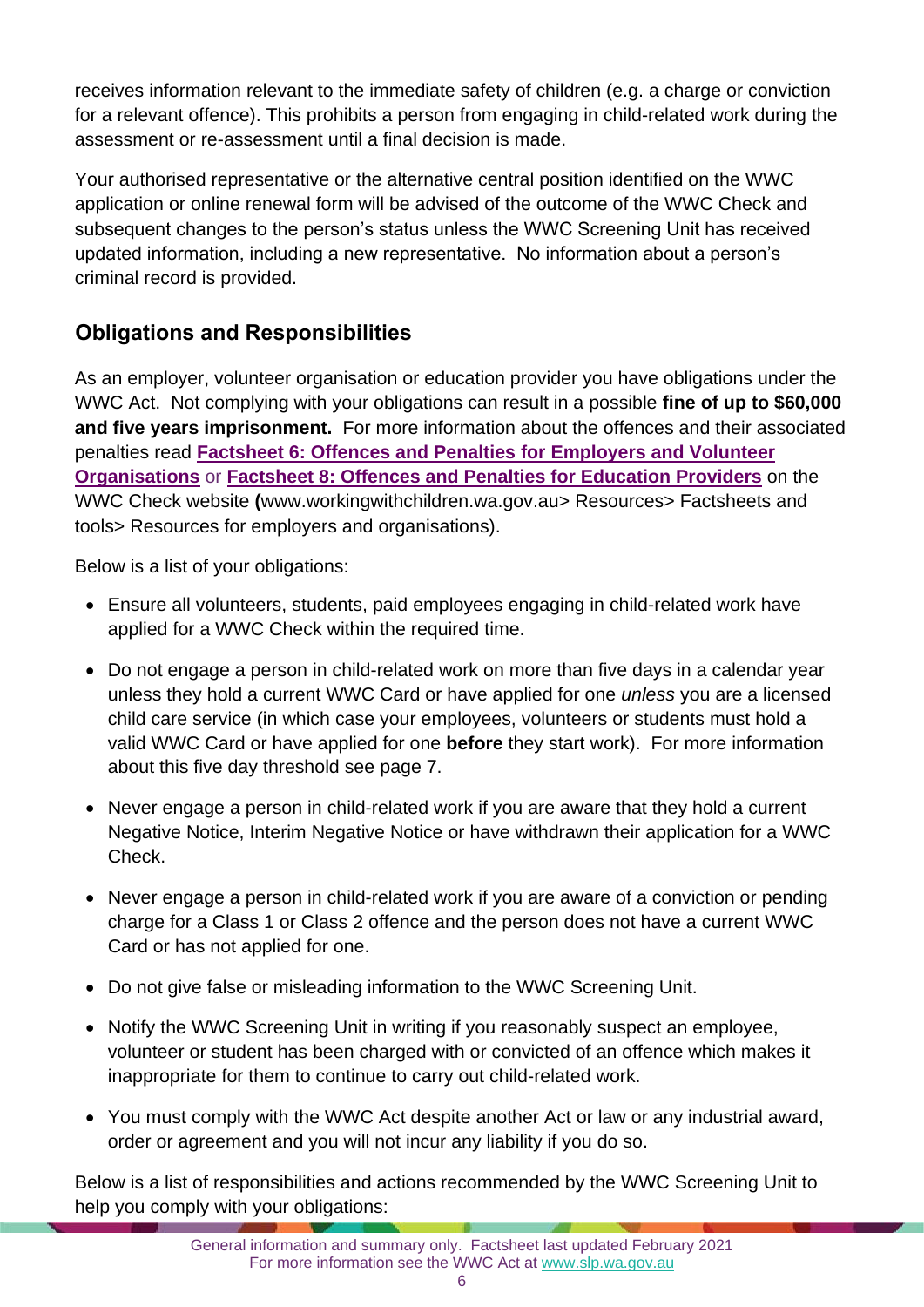- Identify which of the listed categories of child-related work you and your employees, volunteers or students engage in. See **[Factsheet 1: What is "Child-Related Work"?](https://workingwithchildren.wa.gov.au/docs/default-source/default-document-library/factsheet-1-what-is-child-related-work-2015.pdf)**
- Keep adequate records that demonstrate compliance with the WWC Act. You may be asked to provide records to demonstrate your compliance by the WWC Screening Unit.
- Check, record and validate (using the online service on the WWC Check website) the WWC Cards of all new employees, volunteers, students and self-employed contractors and periodically check and record that all current employees' and volunteers' WWC Cards are valid, current and have not been cancelled.
- Have a strategy to ensure employees, volunteers and students engaging in child-related work renew their WWC Cards every three years, before their WWC Cards expire.
- Complete the ['Register Card Holders'](https://workingwithchildren.wa.gov.au/employers-organisations/online-services/registeremployees) online form on the WWC Check website (www.workingwithchildren.wa.gov.au> Employers & Organisations> Register card holders) to advise us when you have new employees, volunteers and students who already have a WWC Card from a previous employer. Keeping this information up to date will help us contact you if the card holder working for you is issued with an Interim Negative Notice or Negative Notice (or of other matters if necessary).
- You should have policies and practices to ensure that any employee, volunteer or student issued with an Interim Negative Notice or Negative Notice does not engage in childrelated work.

## **The Five Day Threshold and Defence**

It is an offence for employers, volunteer organisations and education providers to engage a person in child-related work without a WWC Card or having applied for one. Equally it is an offence for employees, volunteers and students to engage in child-related work without doing so. However, the Act provides a five day grace period in most cases to provide reasonable *flexibility* and allow for *unforeseen circumstances*. This 'threshold' is different for volunteers/ students/employees/self-employed and employers / volunteer organisations / education providers and importantly does not apply in all cases.

The five day threshold for employers / volunteer organisations / education providers does not apply to licensed child-care services (who must never engage a person in child-related work without that person first applying for a WWC Check, if they do not already have one).

All other employers / volunteer organisations / education providers do not commit an offence if they engage most people for no more than five days in a calendar year *before* that person has applied for a WWC Card.

However, this five day threshold **does not** apply if the employer / volunteer organisation / education provider knows that the person has been convicted of, or has a pending charge for a Class 1 or 2 offence, in which case the organisation will commit an offence if they do not ensure that the employee/volunteer/student applies for a WWC Check before they actually start their child-related work role.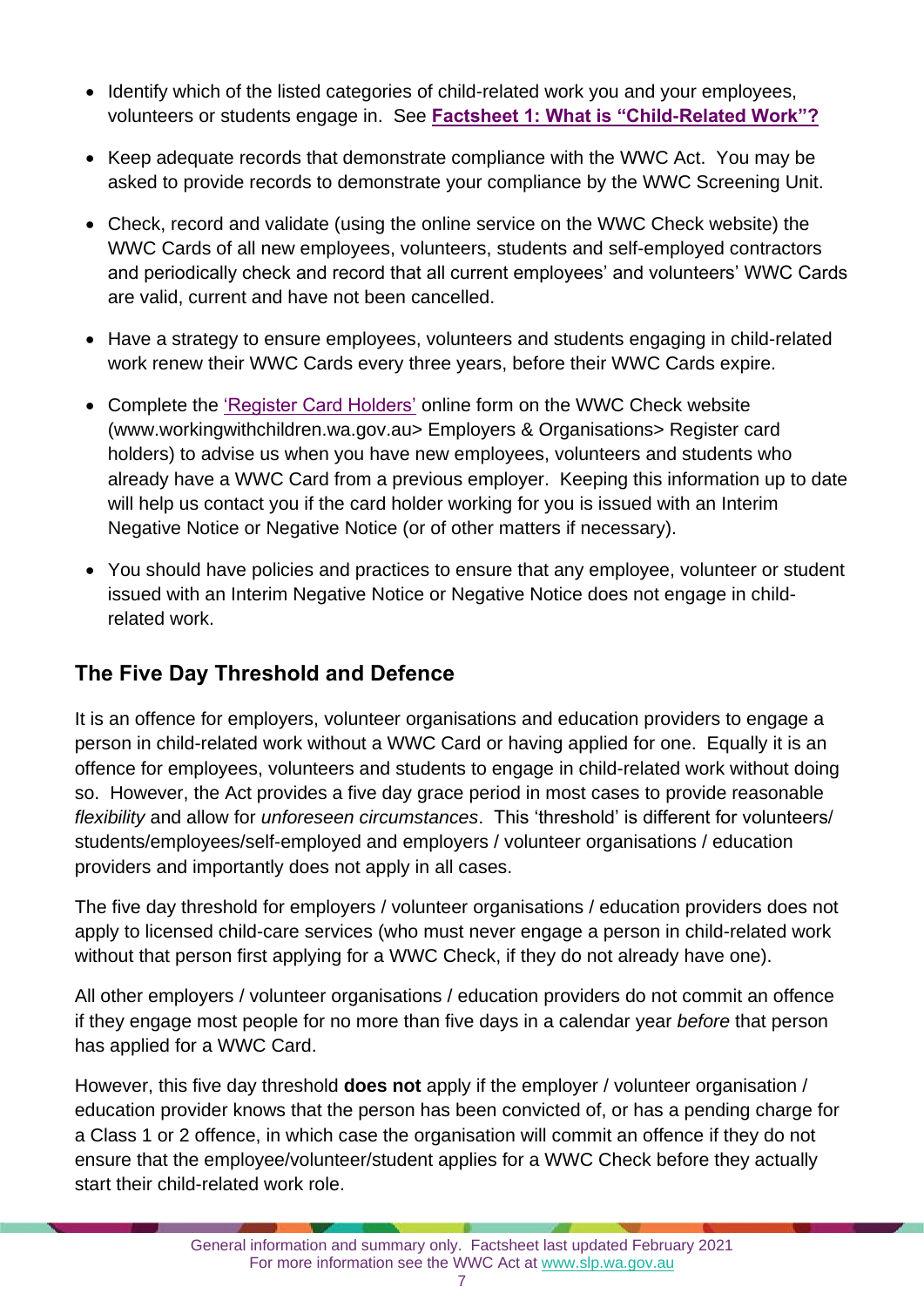The five day threshold also does not apply where the employer, volunteer organisation or education provider is aware that a person has a current Negative Notice, an Interim Negative Notice, or has withdrawn their application for a WWC Check.

For volunteers, students, employees and self-employed people the five day threshold is a 'defence'. It allows most people to be engaged in child-related work on no more than five days during the calendar year without a WWC Check. It also gives employees, volunteers, students and self-employed people flexibility as they are not committing a breach of the Act if they suddenly find that they are required to engage in child-related work, for example if their role changes to include child-related work or if they are required to fill in for a sick colleague or volunteer.

The five day defence is not available to all employees, volunteers, students and selfemployed people. It does not apply to a person working with a licensed child care service, or a person who has been convicted of a Class 1 offence when an adult. It also does not apply to a person who has had their WWC Card cancelled or has withdrawn their WWC Check applications in certain circumstances.

For a full list of exclusions see **[Factsheet 9: Information for Employees and Volunteers](https://workingwithchildren.wa.gov.au/docs/default-source/default-document-library/factsheet-9-information-for-employees-and-volunteer-2015.pdf)** on the WWC Check website **(**[www.workingwithchildren.wa.gov.au>](http://www.workingwithchildren.wa.gov.au/) Resources> Factsheets and tools> Resources for employees, volunteers, students and self-employed people).

A person employed in child-related employment, who has not applied for a WWC Check because they do not work on more than five days in a calendar year, still has obligations under the Act to:

- report any relevant change in their criminal record to the WWC Screening Unit and their employer, volunteer organisation or education provider (for paid employees, volunteers and students) or if self-employed to the WWC Screening Unit
- cease child-related work immediately if convicted of a Class 1 offence committed when an adult.

**The five day threshold is not an exemption from the WWC Act.** Individuals in childrelated work may still apply, and employers, volunteer organisations and education providers can require that they apply for a WWC Check.

#### **More Information**

Visit the [Resources for employers and organisations](https://workingwithchildren.wa.gov.au/resources/publications/fact-sheets-booklets/resources-for-employers-and-organisations) page on the WWC Check website **(**[www.workingwithchildren.wa.gov.au>](http://www.workingwithchildren.wa.gov.au/) Resources> Factsheets and tools> Resources for employers and organisations) for tools your organisation can use to track and monitor your compliance with the WWC Act.